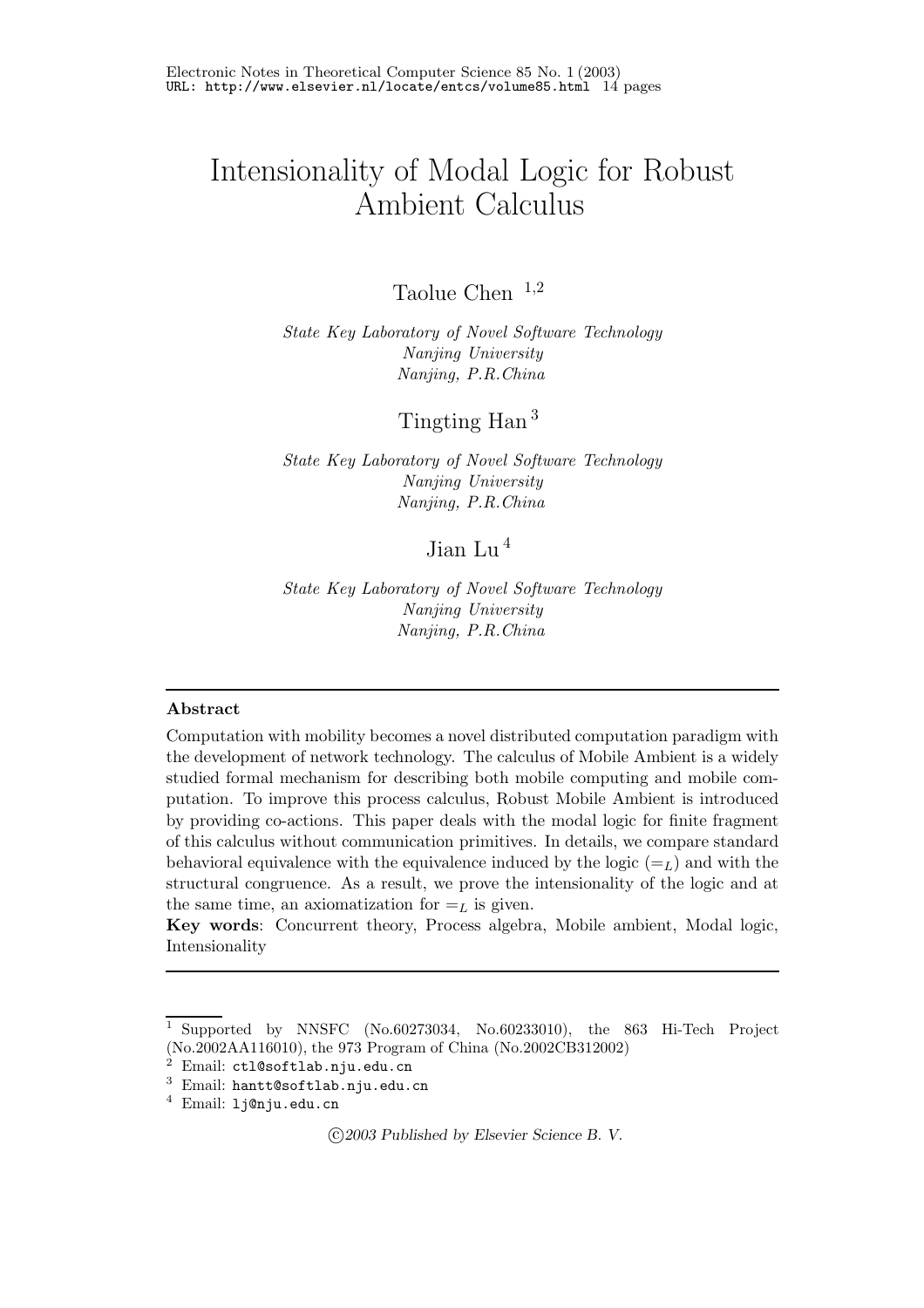# **1 Introduction**

Computation with mobility is a kind of new distributed computation paradigm with the development of network technology. There are two distinct areas of work in mobility: mobile computing and mobile computation  $([2])$ , the former concerns computation that is carried out in mobile devices based on wireless network while the latter concerns mobile code based on Web, e.g. applet, agent, etc. The calculus of mobile ambient ([2], MA in short), introduced by Cardelli and Gordon, is a formalism which can describe both of the two aspects of mobility within a single framework, and is one of the hottest topics in the area of mobile process calculi after  $\pi$ -calculus ([14]).

However, in [12], Levi and Sangiorgi have pointed out that there exists a kind of dangerous interference in the original ambient calculus, which shows some deficiency of original design for MA. To settle this problem, a new calculus called Mobile Safe Ambient ([12], SA in short) is presented in order to eliminate this kind of interferences by adding the corresponding co-action primitive to the original action primitives of MA. However, as pointed out by Guan et al  $([7][8])$ , the co-actions introduced in SA are very vulnerable to tampering in that some malicious third parties may easily consume them. Thus a variant of SA, called Robust Ambient (ROAM in short), is introduced, which can explicitly name the ambient that can participate in the reduction and eliminate grave interference problem, too. At the same time, it allows a finer grained and more natural access control.

Recently, because of the deficiency of using algebra method to model and describe related properties of systems, e.g. mobility, safety, a lot of research has focused on modal logic of MA. Modal logic (temporal logic especially) is thought as a good compromise between description convenience and abstraction. In addition, many modal logics support useful computational applications, such as model-checking ([3]). In [3][5], Cardelli and Gordon introduce a (branch time) temporal logic called ambient logic. In contrast to traditional process logic, such as the well-known Hennessy-Milner logic ([10]), it has strong expressing power while only provides few modal operators; the ambient logic has also been advocated as a foundation of query language for semi-structured data ([1][5]). A lot of research has given insight into some properties of ambient logic itself and related model checking algorithms, such as  $|6||9||11||16|$ .

However, within our knowledge, the research on modal logic for ROAM has not been reported. One work of this paper is to adapt the related work of Cardelli et al on MA to ROAM. We provide a modal logic for this important calculi, which is significant to utilize the control ability of ROAM better and model checking related problems.

For a logic system, extensionality and intensionality is a fundamental question, especially for process logic, which can tell us whether the logic fits the intended semantics of the calculus or model on which the logic is defined. A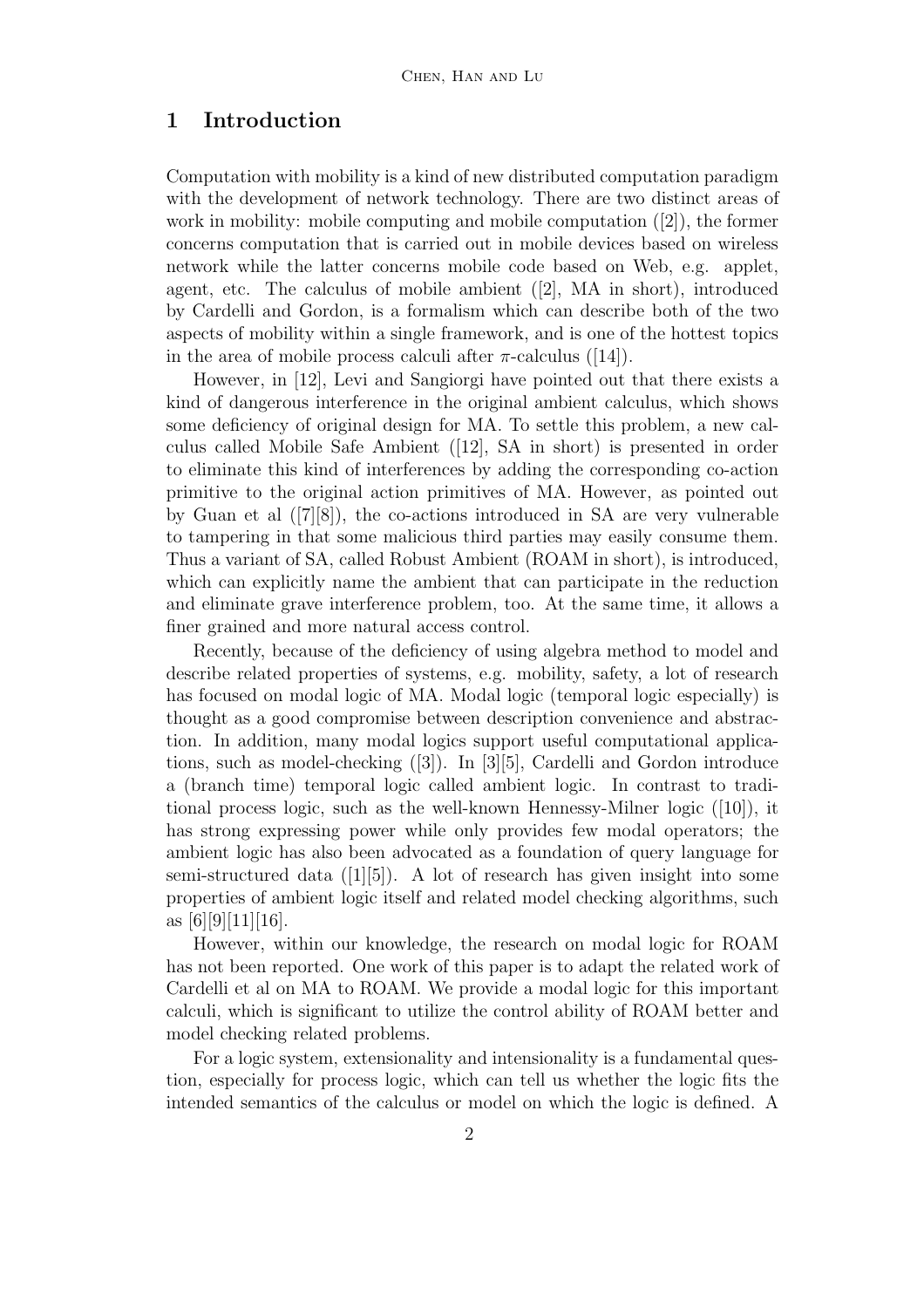logic, defined on the terms of a calculus or of a model, is extensional if it can only separate terms that have different behaviors: processes with the same behaviors satisfy the same sets of formulas; the logic is intensional if it can separate terms on the basis of their internal structure, even though their behaviors are the same ([16]). In the research on traditional modal logic, the topic is well understood, such as Hennessy-Milner logic for CCS ([13]), the discussion can be found in [10][13]. In [16], Sangiorgi deals with this problem in the setting of a fragment of MA. However in ROAM, it is not immediately clear whether his result can be adapted, which is mainly due to two reasons. First, in [16], the calculus has no restriction operators. Correspondingly, modality which is used to handle restriction has not been considered in the logic. Second, the co-action is introduced in ROAM while it is not in MA, thus is not considered in [16]. The main work of this paper is to study the extensionality and intensionality of modal logic for the finite fragment of pure ROAM. Since in contrast, the conclusion for the former is obvious, we focus on the latter. In detail, we compare three relations on process: the equivalence induced by the ambient logic  $=_L$ , behavioral equivalence and structural congruence. It is worth pointing out that the calculus studied in this paper is so-called pure calculus, i.e. it does not contain communication primitives. Our starting point lies in that on one hand, in theory this kind of calculus has adequate expressing power, and can encode synchronous  $\pi$ -calculus ([7]); on the other hand, using existing conclusion, it is not difficult to extend our results. We defer detailed explanations to Section 5; at the same time, we exclude recursive or replicate operator in the calculus, due to a lack of mature method dealing with recursive operator in modal logic. In the rest of this paper, except pointing out otherwise, the ROAM refers to finite fragment of pure calculus.

The rest of this paper is organized as follows: Section 2introduces the syntax and semantics of ROAM in brief and presents the modal logic for it; Section 3 gives the co-inductive characterization for  $=$ <sub>L</sub> by introducing two congruence relations; Section 4 compares three relations of process, and proves the intensionality of the logic. As a byproduct, it also gives the axiomatization for  $=$ <sub>L</sub>; Section 5 concludes the paper and discusses the related work.

# **2 ROAM and Modal Logic**

In this section, we review the syntax and semantics for ROAM in brief and will present the modal logic.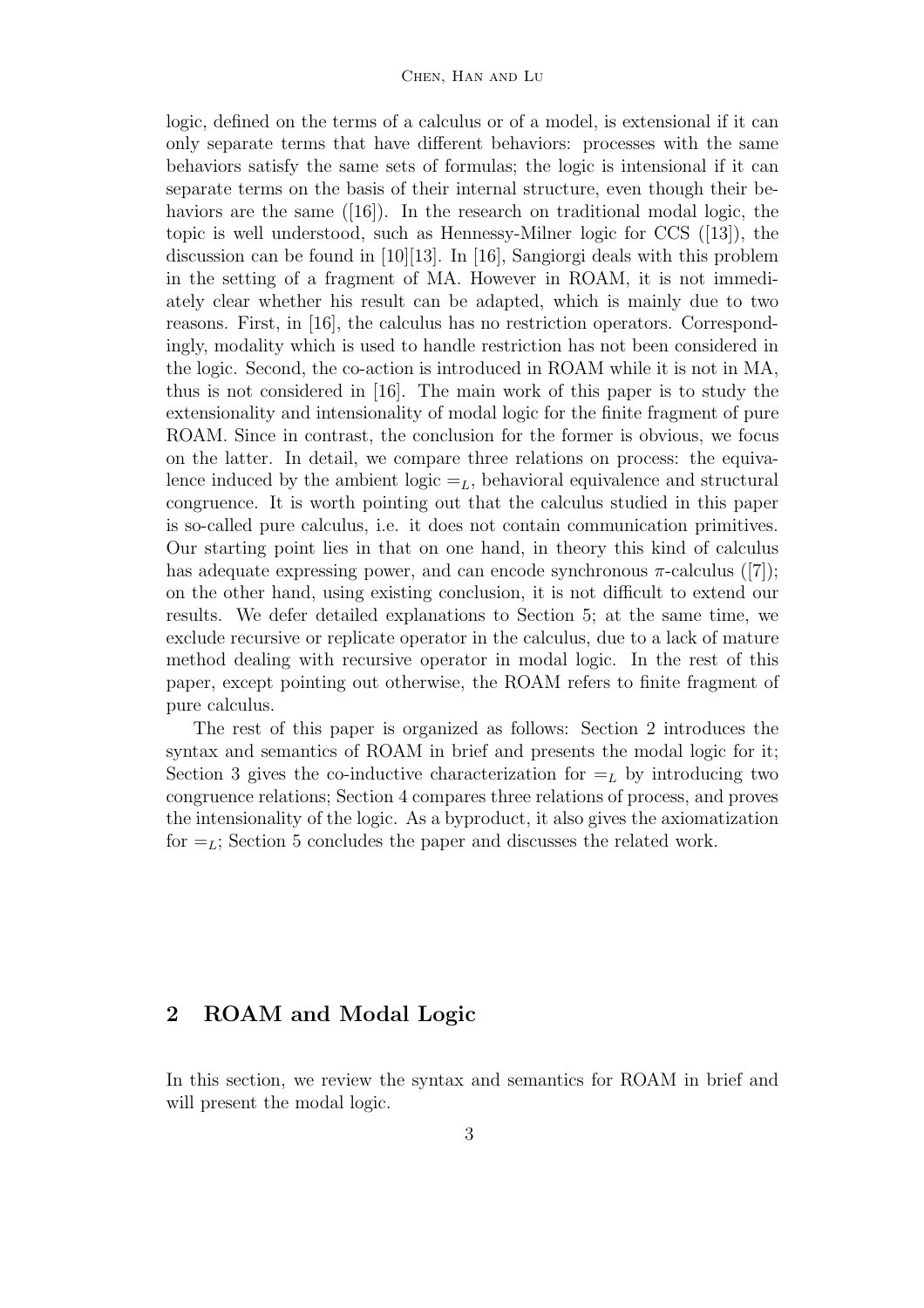#### *2.1 Syntax and Semantics*

#### *2.1.1 Syntax*

We assume that N is countable name set and is ranged over by  $m, n$ .  $\Pi$  is process set (in general, ranged by *P, Q*) and is recursively defined as follows:

$$
P ::= 0 | (\nu n)P|P|Q|M.P|n[P]
$$

where, *M* is element of capability sets (denoted by *CAP*) which is recursively defined as:

$$
M ::= in \langle n \rangle | out \langle n \rangle | open \langle n \rangle | \overline{in} \langle n \rangle | \overline{out} \langle n \rangle | \overline{open}
$$

where,  $n \in \mathcal{N}$ . Due to space restriction, we refer reader to [7][8] for the intended meaning of these operators. As in common process calculi,  $(\nu n)P$ introduces the distinction of bound names and free names. In common, we use  $fn(P)$  to denote the set of free names appearing in process  $P$ ; for capability *M*, every name appearing in it is a free name. A process *P* is called closed if  $fn(P) = \emptyset$ . In general, we denote that *P* is a process expression by  $P : \Pi$ . Note that the well-known  $\alpha$ -convention is used implicitly so as to avoid name capturing.

#### *2.1.2 Reduction Semantics*

The reduction relation  $\rightarrow$  of processes is given by the following reduction rules:  $(R-in)$ 

$$
n[\overline{in}\langle m\rangle.P_1|P_2]|m[in\langle n\rangle.Q_1|Q_2]\rightarrow n[P_1|P_2|m[Q_1|Q_2]]
$$

(R-out)

$$
n[\overline{out}\langle m\rangle.P_1|P_2|m[out\langle n\rangle.Q_1|Q_2]] \rightarrow n[P_1|P_2]|m[Q_1|Q_2]
$$

(R-open)

$$
open\langle n\rangle.P|n[\overline{open}.Q_1|Q_2] \rightarrow P|Q_1|Q_2
$$

(R-Par)

$$
\frac{P \to P'}{P|Q \to P'|Q}
$$

(R-Res)

$$
\frac{P \to P'}{(\nu n)P \to (\nu n)P'}
$$

(R-Amb)

$$
\frac{P \to P'}{n[P] \to n[P']}
$$

 $(R=\equiv)$ 

$$
P \equiv P' \quad P' \rightarrow P'' \quad P'' \equiv P'''
$$

$$
P \rightarrow P'''
$$

As usual, pure reduction semantics can't describe process behavior completely, so we introduce structural congruence, denoted by  $\equiv$ , which is defined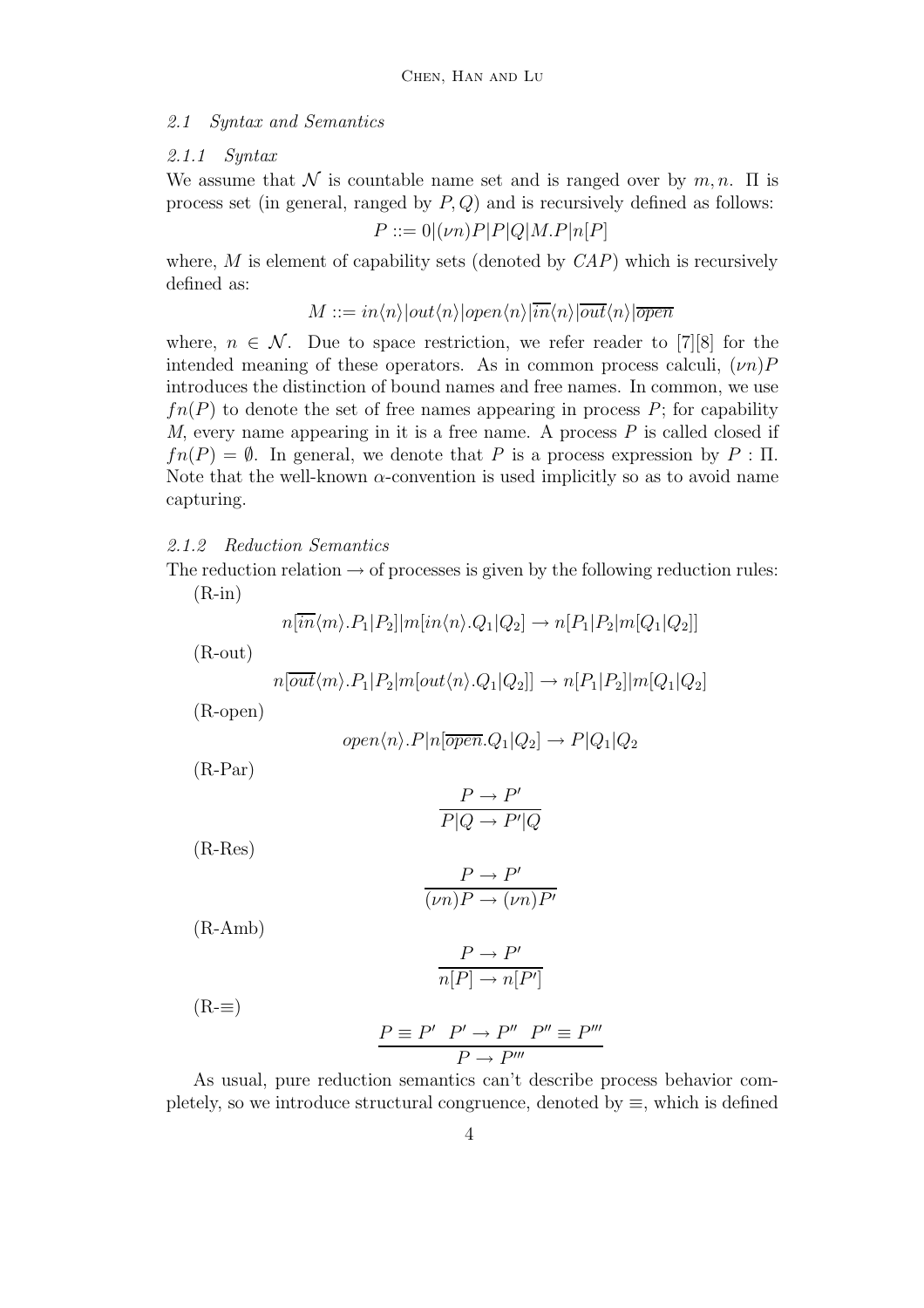| (Struct Ref)   | $P \equiv P$ |                     |
|----------------|--------------|---------------------|
| (Struct Symm)  | $Q \equiv P$ | if $P \equiv Q$     |
| (Struct Trans) | $P \equiv R$ | if $P \equiv Q$ and |

as the smallest binary relation satisfying the following rules:

| $\overline{U}$                                                        |                     | $\omega = 1$ |                            | $\  \cdot \ _1 = \emptyset$      |
|-----------------------------------------------------------------------|---------------------|--------------|----------------------------|----------------------------------|
| (Struct Trans)                                                        |                     |              | $P \equiv R$               | if $P \equiv Q$ and $Q \equiv R$ |
| (Struct Res)                                                          |                     |              | $(\nu n)P \equiv (\nu n)Q$ | if $P \equiv Q$                  |
| (Struct Par)                                                          |                     |              | $P R \equiv Q R$           | if $P \equiv Q$                  |
| (Struct Amb)                                                          |                     |              | $m[P] \equiv m[Q]$         | if $P \equiv Q$                  |
| (Struct Act)                                                          |                     |              | $M.P \equiv M.Q$           | if $P \equiv Q$                  |
| (Struct Par Comm)                                                     | $P Q \equiv Q P$    |              |                            |                                  |
| (Struct Par Assoc) $(P Q) R \equiv P (Q R)$                           |                     |              |                            |                                  |
| (Struct Res Res) $(\nu n)(\nu m)P \equiv (\nu m)(\nu n)P$             |                     |              |                            |                                  |
| (Struct Res Par) $(\nu n)(P Q) \equiv P (\nu n)Q$ if $n \notin fn(P)$ |                     |              |                            |                                  |
| (Struct Res Amb) $(\nu n)m[P] \equiv m[(\nu n)P]$ if $n \neq m$       |                     |              |                            |                                  |
| (Struct Zero Par)                                                     | $P 0 \equiv P$      |              |                            |                                  |
| (Struct Zero Res)                                                     | $(\nu n)0 \equiv 0$ |              |                            |                                  |
|                                                                       |                     |              |                            |                                  |

we also refer reader to [7][8] for intuition explanation. In general, we use  $\Rightarrow$  to denote the reflective and transitive closure of  $\rightarrow$ .

#### *2.1.3 Behavior equivalence relation*

In the research of equation theory for ROAM, the notion of behavior equivalence can be formalized in two ways: one is the context equivalence used in [7] which is based on testing, the other is barbed congruence based on context ([15]). In fact, in the context of ROAM, the latter is stricter than the former, and has clearer intuition sense and neater proof. Due to these advantages, we regard it as our definition for behavior equivalence. Further more, due to Lemma 2.5 and results of Section 4 in this paper, in contrast to using context equivalence in [7] as the definition for  $\approx$ , our conclusion is stronger.

**Definition 2.1**(i) For name *n*, *P*  $\downarrow$ <sub>*n*</sub> if there exists  $\tilde{p}$ , *M*, *P*<sub>1</sub>, such that *M* ∈  $\{in(n/n), \overline{in}(n), out(n), \overline{open}|n \in \mathcal{N}\}, (fn(M) \cup \{n\}) \cap \{\tilde{p}\} = \emptyset$ , and  $P \equiv$  $(\nu \tilde{p})(n[M.P_1|P_2]|P_3).$ 

(ii)  $P \Downarrow_n$  if there exists  $P'$  such that  $P \Rightarrow P'$  and  $P' \downarrow_n$ .

### **Definition 2.2** (**Barbed bisimulation**)

Barbed bisimulation is the largest symmetric relation on  $\Pi$ , denoted by  $\approx$ ,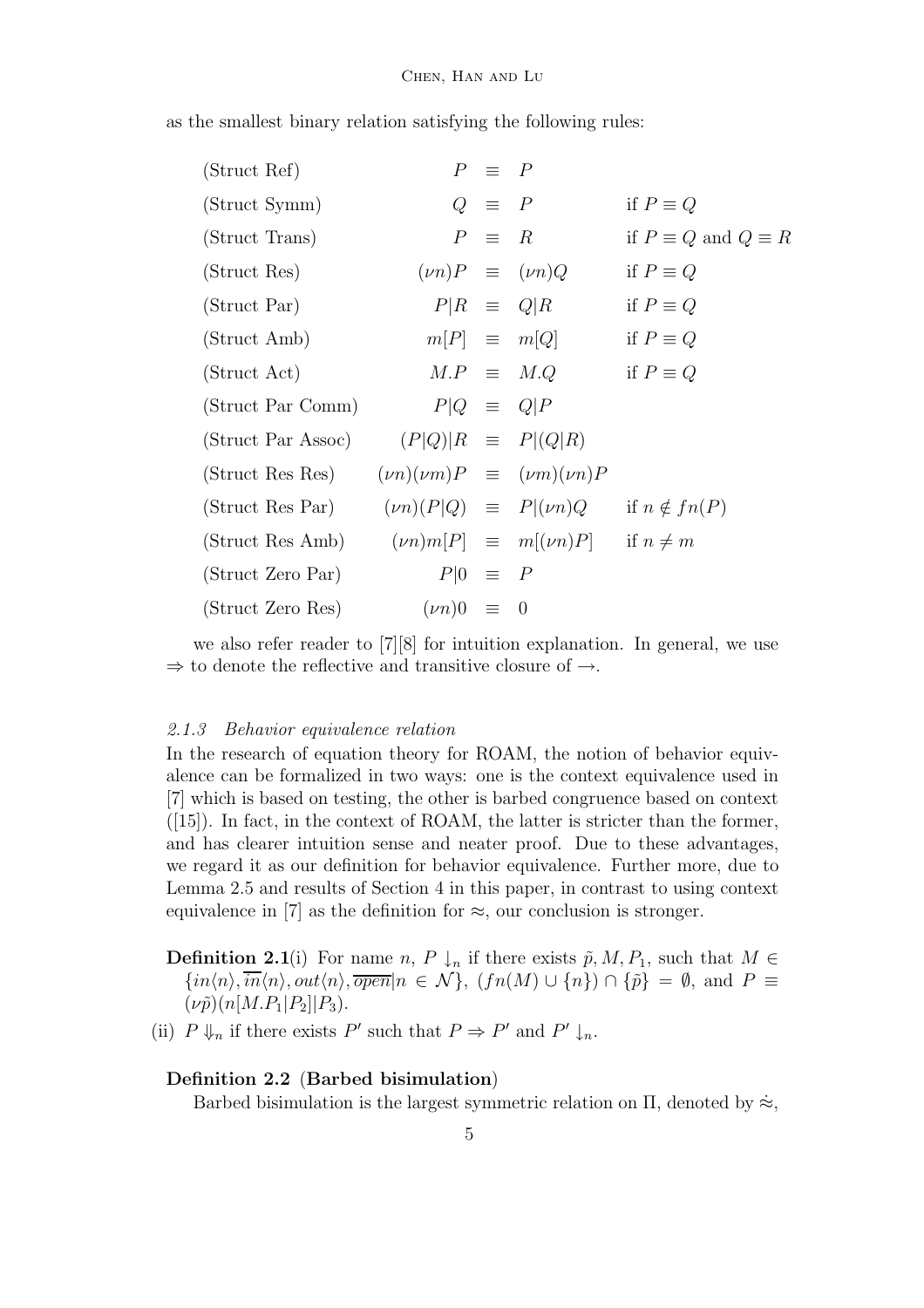which satisfies: if  $P \approx Q$ , then

- (i) If  $P \Rightarrow P'$ , then  $Q'$  exits, such that  $Q \Rightarrow Q'$  and  $P' \approx Q'$ .
- (ii) For any name *n*,  $P \Downarrow_n$  if and only if  $Q \Downarrow_n$ .

### **Definition 2.3** (**Barbed congruence**)

Process *P*, *Q* are barbed congruence, denoted by  $P \approx Q$ , if for any context *C*[.], *C*[*P*]≈ $C$ [*Q*]. Where, the definition for context is standard in literature.

#### **Definition 2.4** (**Context equivalence**, c.f. [7])

Process *P*, *Q* are context equivalence, denoted by  $P \approx_c Q$ , if for any context *C*[.] and ambient name *n*, *C*[*P*]  $\Downarrow_n \Leftrightarrow C[Q] \Downarrow_n$ .

The following lemma can be derived directly from definition:

**Lemma 2.5** ≈⊂≈<sub>*c*</sub>.

#### *2.2 Modal logic*

In this section, based on the results of [3][4], we introduce a modal logic and refer the reader to above literatures for intended meanings.

#### *2.2.1 Logic formula*

We assume countable infinite variable set  $V$ , in general,  $V = \{x, y, z, \dots\}$ . Note that it is different from name set  $\mathcal N$  for process expression. In general, we assume that  $\mathcal{V} \cap \mathcal{N} = \emptyset$  and  $\eta$  ranges over  $\mathcal{V}$  or name set  $\mathcal{N}$ . The wellformed formula of modal logic is defined by BNF as follows:

 $A, B ::= T | \neg A | A \vee B | 0 | A | B | A \triangleright B | \eta [A] | A @ \eta | \eta \mathbb{R} A | A \oslash \eta | \forall x. A | \diamond A$ 

We denote the set of all logic formulas by <sup>∅</sup>. Note that for a formula *<sup>A</sup>*, the notion of bound names is of no sense, but because of the existence of <sup>∀</sup>*x.A*, we must introduce the notion of bound variable, which coincides with the traditional definition. In this paper, we denote the free variable and bound variable of formula A by  $fv(A)$  and  $bv(A)$  respectively. A formula is closed if  $fv(A) = \emptyset$ .

It is worth noting that the logic introduced in this section is actually identical to the original *Ambient Logic*([3][4]), since the difference in operational semantics on ROAM is all hidden by the temporal diamond operator  $\diamond$ .

#### *2.2.2 Satisfy relation*

In general, the semantics of modal logic can be defined by satisfy relation  $P \models A$  as follows, where *A* is closed.

$$
P \models T
$$
  
\n
$$
P \models \neg A \stackrel{def}{=} \neg (P \models A)
$$
  
\n
$$
P \models A \lor B \stackrel{def}{=} P \models A \lor P \models B
$$
  
\n
$$
P \models 0 \stackrel{def}{=} P \equiv 0
$$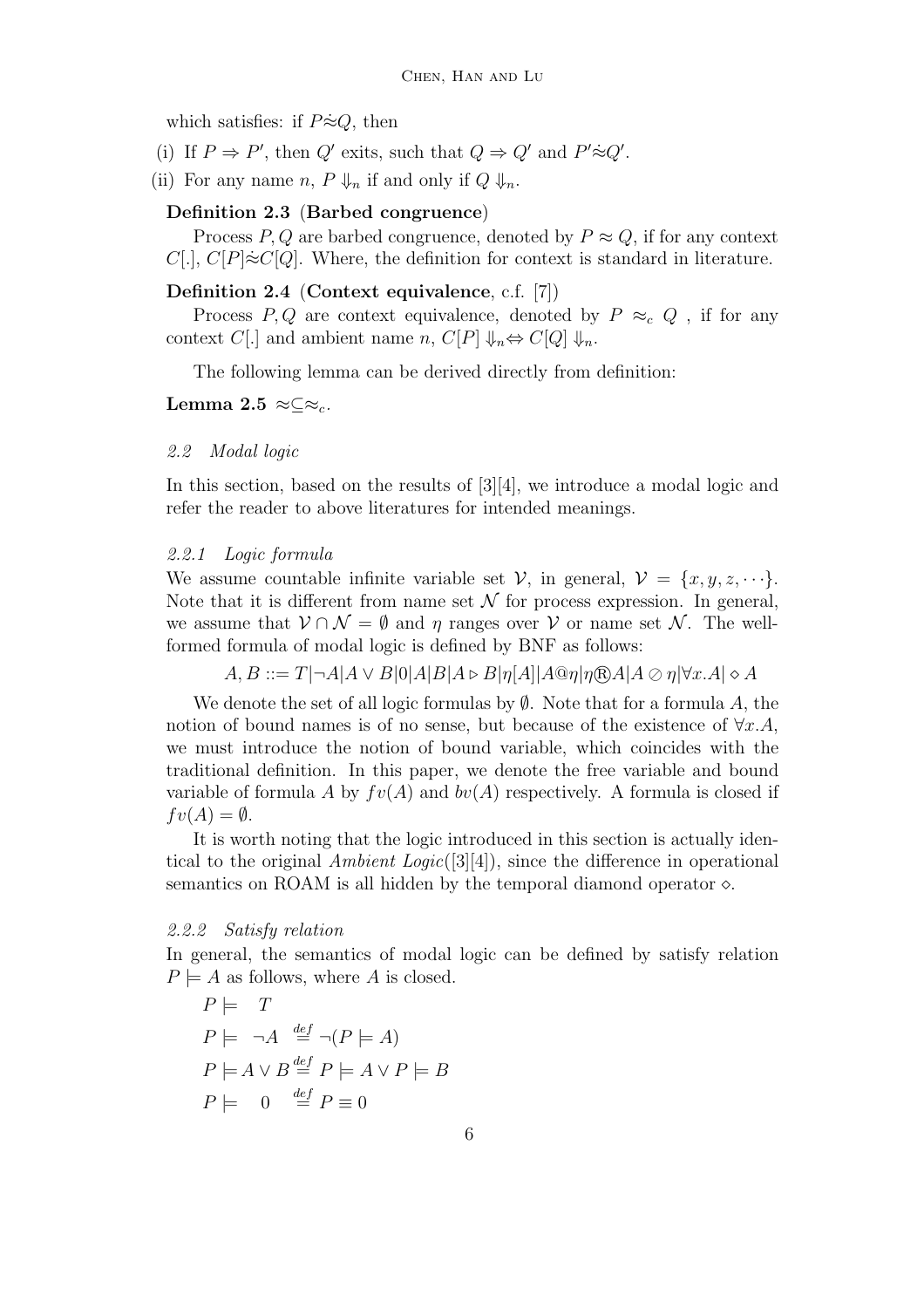$$
P \models A|B \stackrel{def}{=} \exists P_1, P_2.P \equiv P_1|P_2 \land P_1 \models A \land P_2 \models B
$$
  
\n
$$
P \models A \triangleright B \stackrel{def}{=} \forall R.R \models A \Rightarrow R|P \models B
$$
  
\n
$$
P \models n[A] \stackrel{def}{=} \exists P_1.P \equiv n[P_1] \land P_1 \models A
$$
  
\n
$$
P \models A@n \stackrel{def}{=} n[P] \models A
$$
  
\n
$$
P \models n@A \stackrel{def}{=} \exists P_1.P \equiv (\nu n)P_1 \land P_1 \models A
$$
  
\n
$$
P \models A \oslash n \stackrel{def}{=} (\nu n)P \models A
$$
  
\n
$$
P \models \forall x.A \stackrel{def}{=} \forall n.n \in \mathcal{N} \Rightarrow P \models A\{n/x\}
$$
  
\n
$$
P \models \diamond A \stackrel{def}{=} \exists P_1.P \Rightarrow P_1 \land P_1 \models A
$$

As in [3], we have:

**Lemma 2.6** *If*  $P \equiv Q$  *and*  $P \models A$ *, then*  $Q \models A$ *.* 

**Definition 2.7** (**Equivalence induced by logic**  $=$ <sub>*L*</sub>) For any process *P*, *Q*,  $P = L Q$ , if for any closed formula *A*,  $P \models A$  if and only if  $Q \models A$ .

For convenience, we introduce the some dual modalities. They also appear in standard modal logic.

$$
A \propto B \stackrel{def}{=} \neg(A \triangleright \neg B)
$$
  
\n
$$
\circ A \stackrel{def}{=} \neg \diamond \neg A
$$
  
\n
$$
\exists x.A \stackrel{def}{=} \neg(\forall x.\neg A)
$$
  
\n
$$
A \wedge B \stackrel{def}{=} \neg(\neg A \vee \neg B)
$$

In intuition,  $P \models A \propto B$ , if there exists process  $R, R \models A, P | R \models B$ ;  $P \models \circ A$ , if for any process  $P', P \Rightarrow P', P' \models A$ . The other two dual modalities are the standard forms in first order logic, we omit the explanations.

# **3** Co-inductive Characterization for  $=$

As mentioned above, we need to compare three equivalence relations on process. However, if we use the definition for  $=$ <sub>L</sub> directly, it is difficult to attain our goal. Under this circumstance, we wish to give the co-inductive characterization for  $=$ <sub>L</sub>. In this section, inspired by [16], we will give two bisimulation relations which coincide with  $=$ <sub>L</sub>.

#### *3.1 Intension Bisimulation*

**Definition 3.1** Let *P* be a process, then (i)  $P \stackrel{\mu}{\rightarrow} P'$ , if  $P \equiv \mu.P_1|P_2$  and  $P' \equiv P_1|P_2$ , where  $\mu \in CAP$ .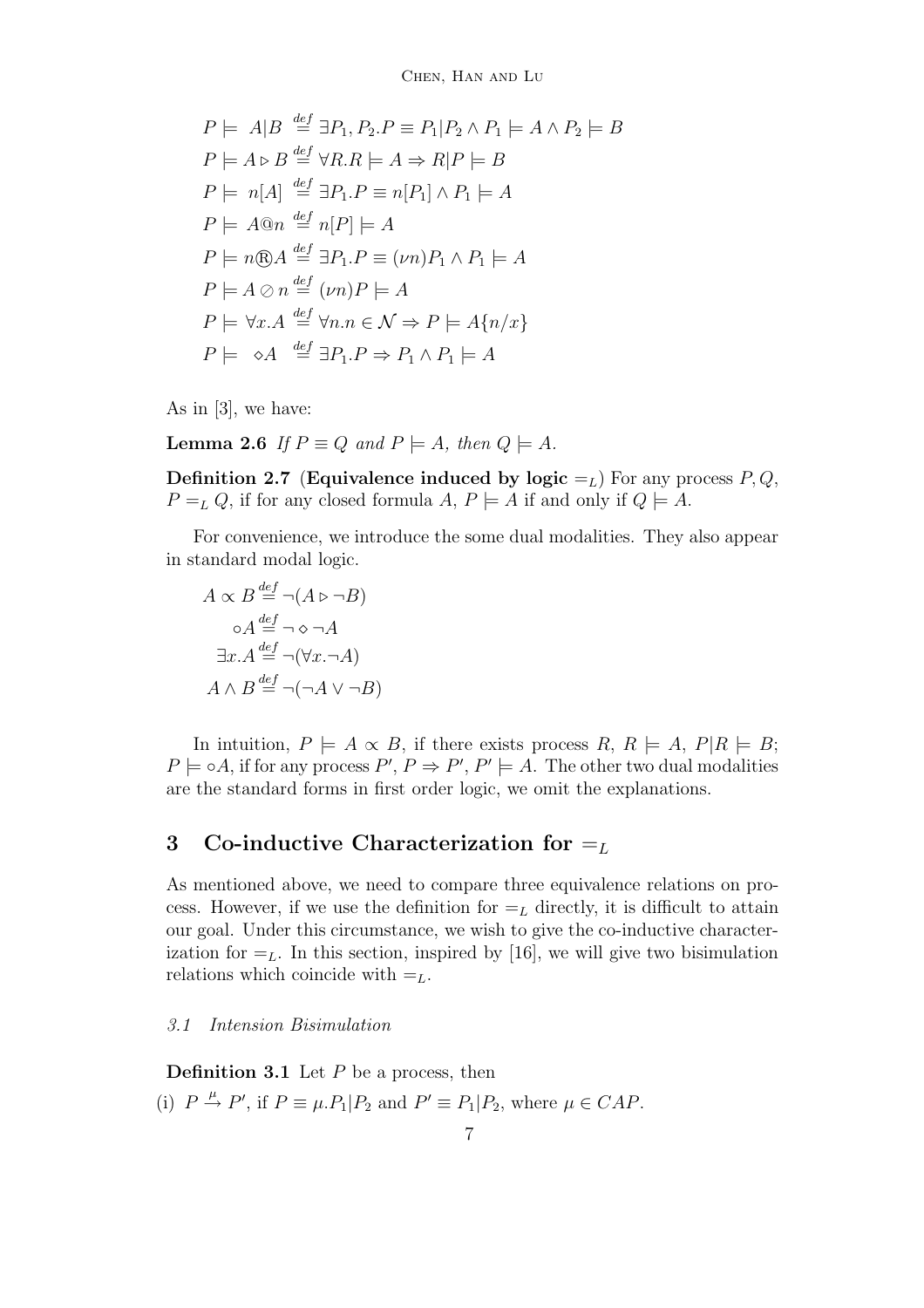(ii)  $P \stackrel{\mu}{\Rightarrow} P'$ , if  $P \Rightarrow \stackrel{\mu}{\rightarrow} P'$ .

**Definition 3.2** (**Intension bisimulation**) Intension bisimulation, denoted by ∼=, is the largest symmetric relation on processes satisfying the following conditions: if  $P \cong Q$ , then

- (i) If  $P \equiv P_1 | P_2$ , then there exists  $Q_1, Q_2$ , such that  $Q \equiv Q_1 | Q_2$  and  $P_i \cong Q_i$ , where  $i = 1, 2$ .
- (ii) If  $P \equiv 0$ , then  $Q \equiv 0$ .
- (iii) If  $P \to P'$ , then  $Q'$  exists, such that  $Q \Rightarrow Q'$  and  $P' \cong Q'$ .
- (iv) If  $P \stackrel{\mu}{\rightarrow} P'$ , then  $Q'$  exists, such that  $Q \stackrel{\mu}{\Rightarrow} Q'$  and  $P' \cong Q'$ , where  $\mu \in CAP$ .
- (v) If  $P \equiv n[P']$ , then  $Q'$  exists, such that  $Q \equiv n[Q']$  and  $P' \cong Q'$ .
- (vi) If  $P \equiv (\nu n)P'$ , then  $Q'$  exists, such that  $Q \equiv (\nu n)Q'$  and  $P' \cong Q'$ .

In order to prove the congruence property of intension bisimulation, we introduce another characterization denoted by  $\cong$  for  $=$ <sub>L</sub>.

**Definition 3.3** (**Variant of intension bisimulation**) Variant of intension bisimulation, denoted by  $\cong'$ , is the largest symmetric relation on processes satisfying the following conditions: if  $P \cong Q$ , then

- (i) If  $P = P_1|P_2$ , then there exists  $Q_1, Q_2$ , such that  $Q \equiv Q_1|Q_2$  and  $P_i \cong Q_i$ , where  $i = 1, 2$ .
- (ii) If  $P = 0$ , then  $Q \equiv 0$ .
- (iii) If  $P = \mu P'$ , then  $Q'$  exists, such that  $Q \stackrel{\mu}{\Rightarrow} Q'$  and  $P' \cong' Q'$ , where  $\mu \in CAP$ .
- (iv) If  $P = n[P']$ , then  $Q'$  exists, such that  $Q \equiv n[Q']$  and  $P' \cong' Q'$ .
- (v) If  $P = (\nu n)P'$ , then  $Q'$  exists, such that  $Q \equiv (\nu n)Q'$  and  $P' \cong' Q'$ .

In the below, we will prove that the two relations coincide. We use the same way as [16]. First, we give some lemmas whose proofs are trivial. Due to space restriction, we omit the details.

**Lemma 3.4** *If*  $P \cong Q$ *, then for any context C*[*.*]*, C*[*P*]  $\cong C[Q]$ *.* 

**Proof.** Induction on the structure of *C*[*.*].  $\Box$ 

**Lemma 3.5** *If*  $P \equiv P' \cong P''$ , then  $P \cong P''$ .

**Proof.** Induction on the derivation of  $P \equiv P'$ . .  $\Box$ 

**Lemma 3.6** *If*  $P \cong Q$  *and*  $P \to P'$ , *then there exists*  $Q'$ , *such that*  $Q \Rightarrow Q'$ *and*  $P' \cong' Q'$ .

**Proof.** Induction on the derivation of  $P \to P'$ . .  $\Box$ 

Based on the above work, it is easy to show the following theorem.

**Theorem 3.7**  $\cong = \cong'$ , and they are congruence relations.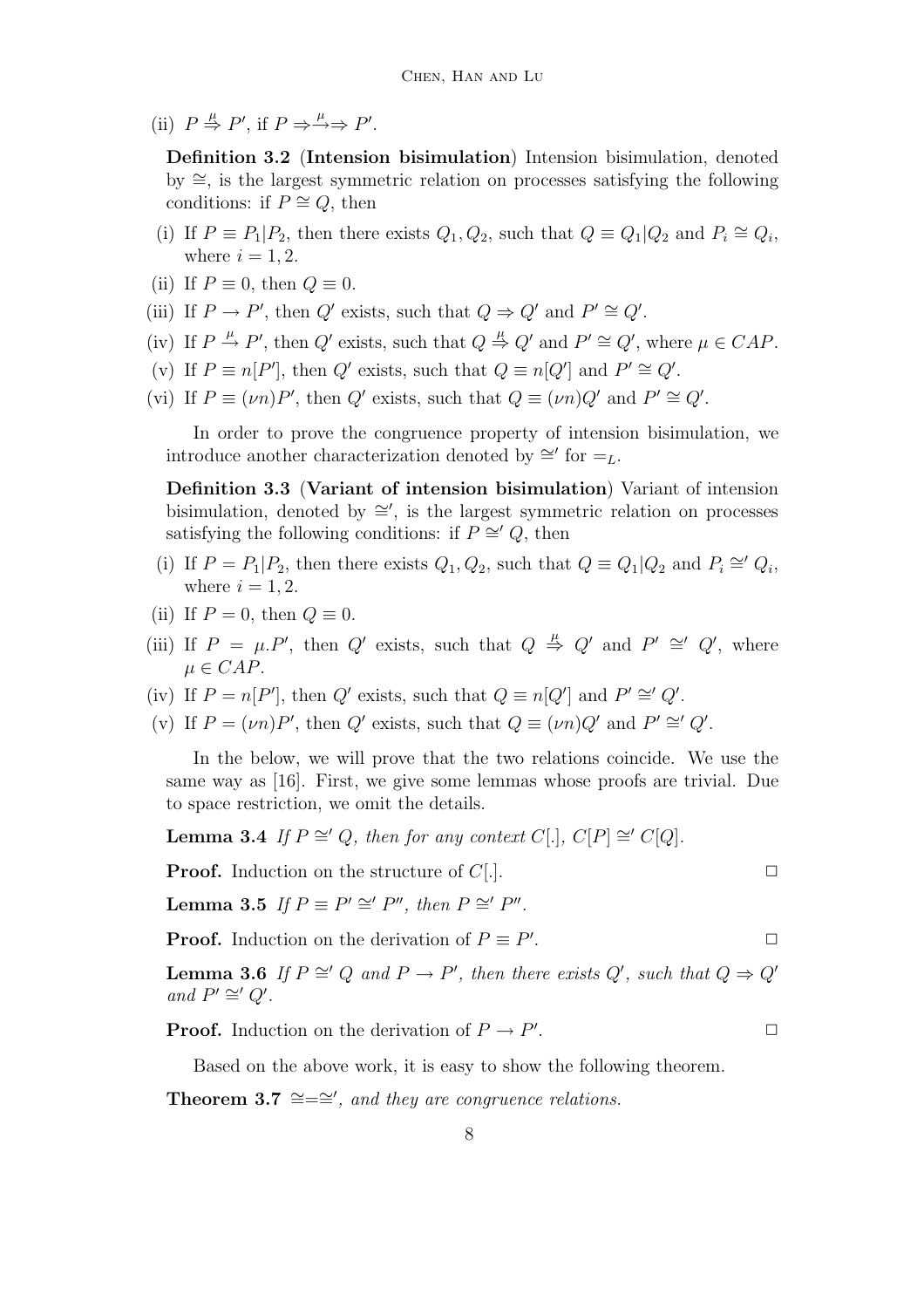#### *3.2 Co-inductive Characterization*

In this section, we will show that the intention bisimulation introduced in Section 3.1 coincides with  $=$ <sub>L</sub>.

### **Theorem 3.8** *If*  $P \cong Q$ *, then*  $P = L$  *Q.*

**Proof.** It is enough to show that if  $P \cong Q$ , then  $P \models A$  if and only if  $Q \models A$ , which can be shown by induction on the structure of formula A.

It is rather difficult to prove the converse of Theorem 3.8. In standard modal logic, there are abound temporal modalities. However, in our logic system, we don't introduce corresponding modality for each capability, which may make it difficult to use some standard techniques (e.g. the proof for Hennessy-Milner logic characterizes the strong bisimulation of CCS process [12][15]). To settle this problem, we define this kind of modality in our logic first, and then standard techniques can be used. The following definition is taken from [16].

**Definition 3.9**(i) Process *P* is **non-trivial**, if  $\neg (P \equiv 0)$ .

(ii) Process *P* is **single threaded**, if for some  $P'$ ,  $P \equiv P'$ , the outmost operator of  $P'$  is not parallel |.

Obviously, we have

- (i) Process *P* is **non-trivial** if and only if  $\neg (P \models 0)$ .
- (ii) Process *P* is **single threaded**, if and only if  $P \models \text{1} \text{comp} \stackrel{\text{def}}{=} \neg(\neg 0|\neg 0)$ .

**Definition 3.10**(i)  $1proc \stackrel{def}{=} 1comp \land ∎∃x.x[T]$ .

- (ii)  $\langle \overline{open} \rangle.A \stackrel{def}{=} \forall x.((1proc \propto \diamond \neg x[T] \land A)@x) \land 1proc.$
- (iii)  $\langle open\langle n \rangle \rangle \cdot A \stackrel{def}{=} \forall x. (n[x[0]|\langle \overline{open} \rangle] \triangleright \diamond (x[0]|A)) \wedge 1proc.$
- $\langle \overline{in} \langle n \rangle \rangle$ . $A \stackrel{def}{=} \forall x ((n[1proc] \propto \& x[n[T]|A])@x) \wedge 1proc.$
- $(v) \langle in \langle n \rangle \rangle$ . $A \stackrel{def}{=} \forall x. ((n[\langle \overline{in} \langle x \rangle \rangle] \triangleright \langle n[x[A]]]) \mathbb{Q} x) \wedge 1proc.$
- $\langle \text{vii} \rangle$   $\langle \overline{out} \langle n \rangle \rangle$ . $A \stackrel{def}{=} \forall x. (n[1proc] \propto \diamond(x[T] | n[A]) @x) \wedge 1proc.$
- $\langle \text{vii} \rangle$   $\langle \text{out}\langle n \rangle \rangle$ . $A \stackrel{\text{def}}{=} \forall x.((\diamond(x[A]|n[\overline{\text{out}}\langle n \rangle]\mathcal{Q}n\mathcal{Q}x) \land 1proc.$

**Lemma 3.11**  $P \models \langle \mu \rangle$ . A *if and only if there exists*  $P', P''$  *such that*  $P \equiv \mu.P',$  $P' \Rightarrow P''$  and  $P'' \models A$ , where  $\mu \in CAP$ .

**Proof.** (*Sketch*) Due to space restriction, we only choose a pair of cases to prove, e.g.  $\overline{open}.A$ , and  $\langle open \langle n \rangle \rangle.A$ . Define

$$
\langle \overline{open} \rangle \stackrel{def}{=} \forall x. ((1proc \propto \diamond \neg x[T])@x) \wedge 1proc
$$

It is enough to show that  $P \models \langle \overline{open} \rangle$  if and only if there exits P' such that  $P \equiv \overline{open} P'$ .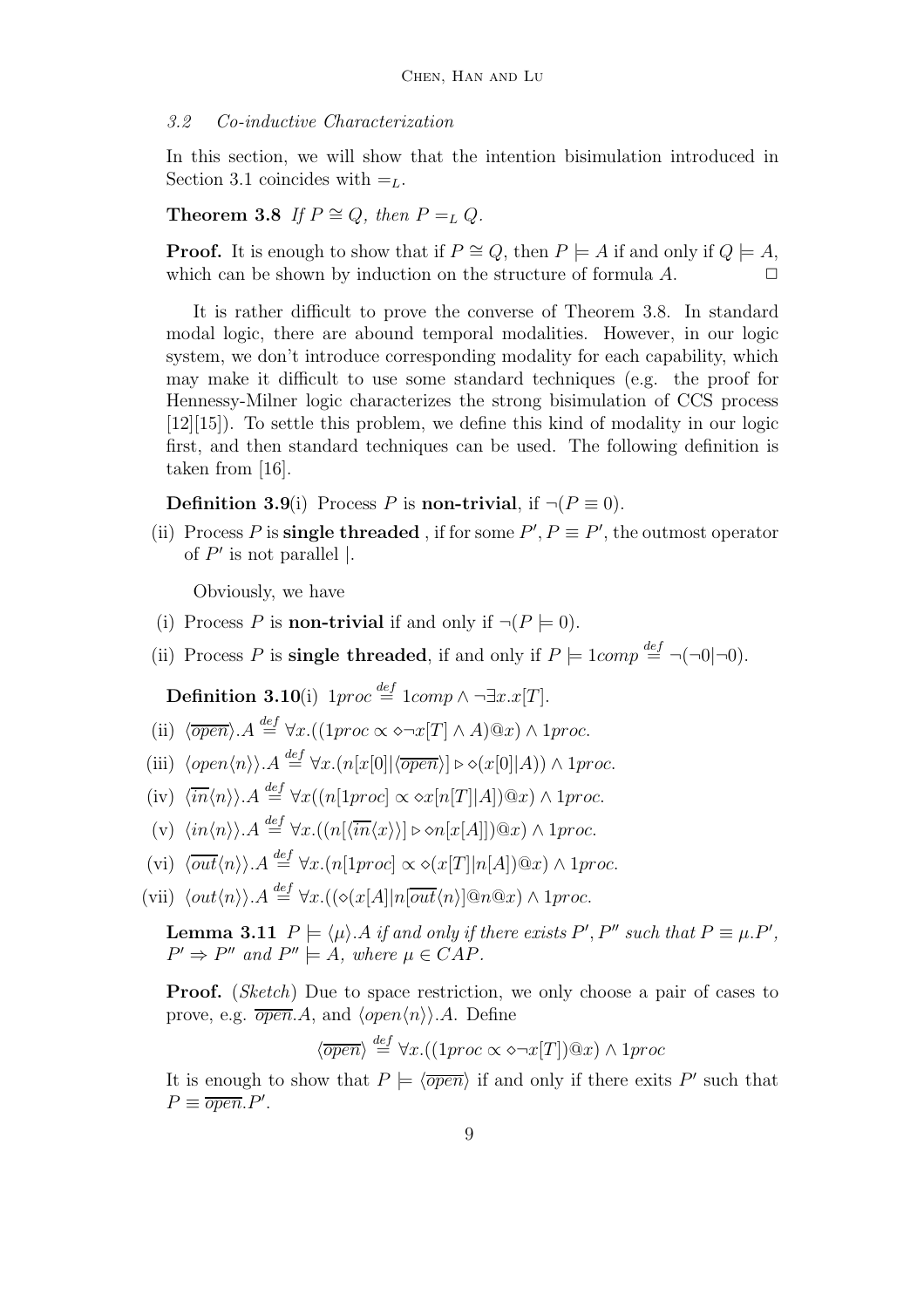By the definition of satisfy relation, we have: if  $P \models 1proc$ , then *P* is single threaded and is not an ambient, so  $P$  is only structure congruence to 0,  $\overline{open}.P'$ ,  $open\langle n\rangle.P', \overline{in}\langle n\rangle.P', in\langle n\rangle.P', \overline{out}\langle n\rangle.P', out\langle n\rangle.P'.$  Think of the remainder of formulas, we have: for any *x*, there exists *Q* such that *Q* is single threaded and not an ambient, and *<sup>x</sup>*[*P*]|*<sup>Q</sup>* can reduce to an ambient containing no *x*, so we can conclude that there exists *P*' such that  $P \equiv \overline{open} \cdot P'$ . In the same way, define  $\langle open \langle n \rangle \rangle \stackrel{def}{=} n[x[0]|\langle \overline{open} \rangle] \propto \langle x[0]|T \rangle \wedge 1proc$ . It is enough to show  $P \models \langle open \langle n \rangle \rangle$  if and only if there exists  $P'$ , such that  $P \equiv open \langle n \rangle \cdot P'$ . By the definition of satisfy relation, we have: if  $P \models 1proc$ , then *P* is single threaded and not an ambient, so  $P$  can only be structure congruence to  $0$ ,  $\overline{open}$ .*P*',  $open\langle n\rangle$ .*P*',  $\overline{in}\langle n\rangle$ .*P*',  $in\langle n\rangle$ .*P*',  $\overline{out}\langle n\rangle$ .*P*',  $out\langle n\rangle$ .*P*'. Think of the remainder of formula, we have: there exists  $Q, Q \models \langle \overline{open} \rangle$ , and  $P|n[x[0]|Q]$ can reduce to a process R such that  $R \models x[0]$ , and then we can conclude that  $P \equiv open\langle n \rangle.P'$  for some  $P'$ .

The remainder of the theorem can be proved in the same way, here, we give some important definitions used by the proof.

$$
\langle \overline{in}\langle n \rangle \rangle \stackrel{def}{=} (n[1proc] \propto \diamond x[n[T]|A]) @x \wedge 1proc.\langle in\langle n \rangle \rangle \stackrel{def}{=} (n[\langle \overline{in}\langle x \rangle \rangle] \propto \diamond n[x[A]]) @x \wedge 1proc.\langle \overline{out}\langle n \rangle \rangle \stackrel{def}{=} (n[1proc] \propto \diamond x[T]|n[A]) @x \wedge 1proc.\langle out\langle n \rangle \rangle \stackrel{def}{=} (\diamond(x[A]|n[\overline{out}\langle x \rangle])) @n@x \wedge 1proc
$$

Based on the above work, we can apply some standard proof techniques  $([13]).$ 

**Definition 3.12**(1)  $\cong$ <sup>6</sup><sub>0</sub> = Π × Π.

(2) 
$$
P \cong_{i+1}^{\prime} Q
$$
 iff  
\n(i) If  $P = P$ 

- (i) If  $P = P_1 | P_2$ , then there exists  $Q_1, Q_2$ , such that  $Q = Q_1 | Q_2$  and  $P_1 \cong k$  $Q_1, P_2 \cong l \ Q_2$ , where  $i = max(k, l)$ .
- (ii) If  $P = 0$ , then  $Q \equiv 0$ .
- (iii) If  $P = \mu \cdot P'$ , then there exists  $Q'$ , such that  $Q \stackrel{\mu}{\Rightarrow} Q'$  and  $P' \cong_i' Q'$ , where  $\mu \in CAP$ .
- (iv) If  $P = n[P']$ , then there exists  $Q'$ , such that  $Q \equiv n[Q']$  and  $P' \cong'_{i} Q'$ .
- (v) If  $P = (\nu n)P'$ , then there exists  $Q'$ , such that  $Q \equiv (\nu n)Q'$  and  $P' \cong_i' Q'$

$$
(3) \cong_i' = \bigcap_{j < i} \cong_j'.
$$

The following lemma can be proved easily:

# $\textbf{Lemma 3.13} \cong = \bigcap_i \cong_i'.$

Due to Definition 3.10, we can use some special logic formula to discriminate processes. we will abuse the notion of formula a little which is defined as  $A, B ::= 0 | \langle \mu \rangle$ .  $A |A| B | \eta [A] | \eta \mathbb{R} A$ . Note that the formula can be derived from the original modal logic in Section 2. So we don't extend the syntax of modal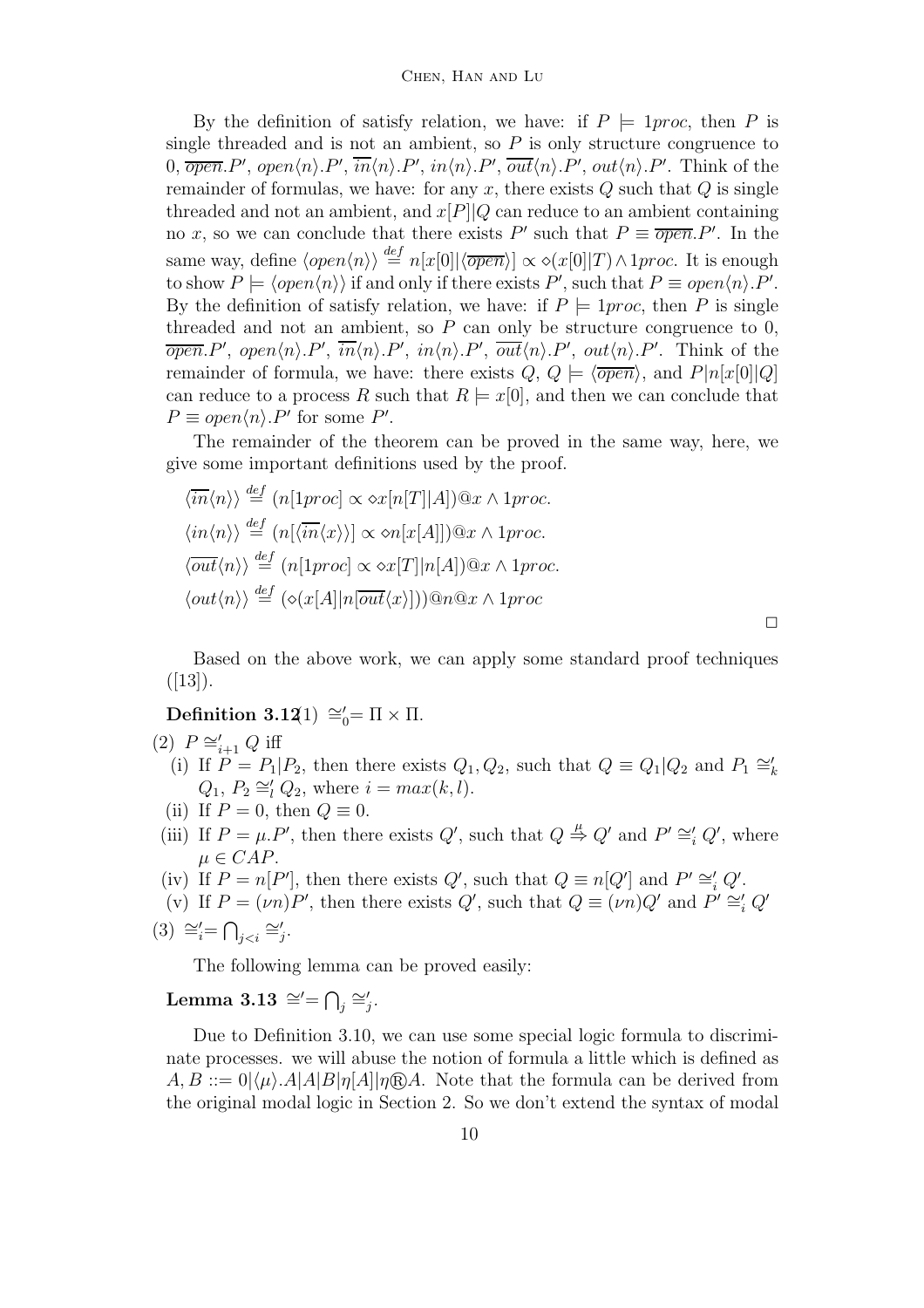logic.

**Definition 3.141**) The depth of formula *A* can be defined recursively:

$$
\begin{cases}\n\deg(0) = 0 \\
\deg(\langle \mu \rangle.A) = \deg(A) + 1 & \mu \in CAP \\
\deg(A|B) = \max(\deg(A), \deg(B)) + 1 \\
\deg(\eta[A]) = \deg(A) + 1 \\
\deg(\eta \circledR A) = \deg(A) + 1\n\end{cases}
$$

(2)  $PL_k \stackrel{def}{=} \{A | dep(A) \leq k\}$ 

**Lemma 3.15** *For any*  $A \in PL_k$ *, if*  $P \models A \Leftrightarrow Q \models A$ *, then*  $P \cong_k^{\prime} Q$ *.* 

**Proof.** Induction on  $k$ .

**Theorem 3.16** *If*  $P = L Q$ *, then*  $P \cong Q$ *.* 

**Proof.** Note that  $PL \stackrel{def}{=} \bigcup_k PL_k$ . By Lemma 3.13 and Lemma 3.15, it can be easily obtained.  $\Box$ 

By Theorem 3.7, Theorem 3.8 and Theorem 3.16, we can conclude that intension bisimulation characterizes =*L*.

# **4 Comparison of Three Relations**

In this section, we will compare three relations on process: the equivalence induced by the ambient logic  $=_L$ , behavioral equivalence  $\approx$  and structural congruence  $\equiv$ . Since the relation of  $\approx$  and  $=$ <sub>L</sub> is easily derived, we focus the discussion on the relation between  $=_L$  and  $\equiv$ .

**Theorem 4.1** = $L \subset \mathbb{R}$ .

**Proof.** It is easy to prove that  $\cong \subset \infty$ . By Theorem 3.16, = $L \subset \infty$ . Think of  $P = in \langle n \rangle \cdot in \langle m \rangle$  and  $Q = in \langle n \rangle | in \langle m \rangle$ , obviously,  $P \neq_L Q$ , however,  $P \approx Q$ , so the inclusion relation is strict.

In the below, we will discuss the relation between  $=$ <sub>L</sub> and  $\equiv$ .

**Lemma 4.2** *If*  $P \cong Q$ *, then*  $Prefix(P) = Prefix(Q)$ *, where*  $Prefix(P)$  *is the number of prefix in process P.* 

**Proof.** By induction on the structure of *P*, it is easy to show that  $Prefix(P)$  $Prefix(Q)$  will lead to contradiction. We omit the details.  $\Box$ 

The intuition of above lemma lies in that in the definition of  $\cong$ , the weak bisimulation  $\stackrel{\mu}{\Rightarrow}$  can only be  $\stackrel{\mu}{\rightarrow}$ , namely in essence it is a strong bisimulation. Strictly speaking, we have the following lemma, which can be derived from Lemma 4.2 directly.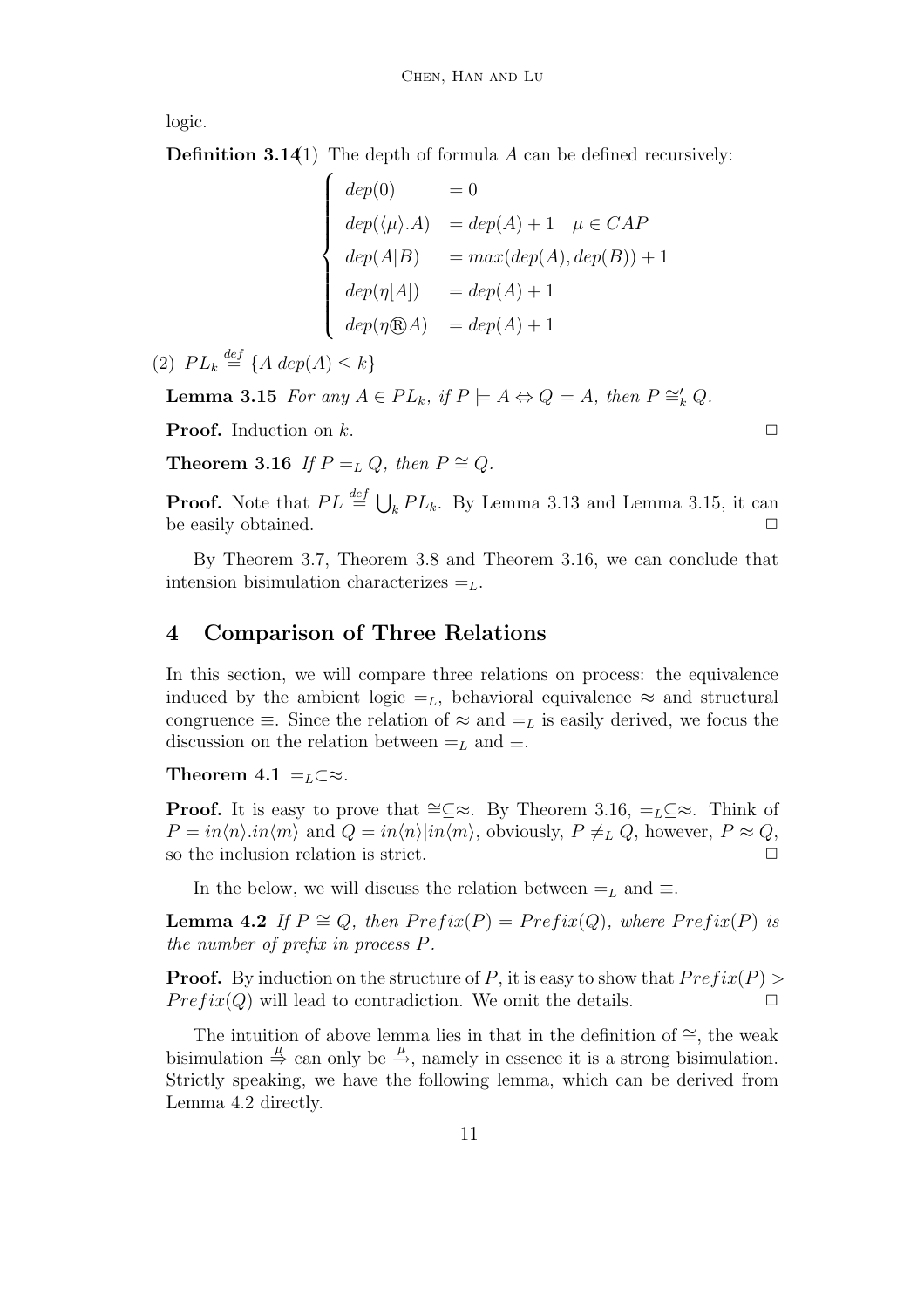**Lemma 4.3** *If*  $P \cong Q$  *and*  $P \stackrel{\mu}{\rightarrow} P'$ , *then*  $Q'$  *exists, such that*  $Q \stackrel{\mu}{\rightarrow} Q'$  *and*  $P' \cong Q'$ , where  $\mu \in CAP$ .

**Lemma 4.4** *If*  $P \cong Q$ *, then*  $P \equiv Q$ *.* 

**Proof.** Note that by Theorem 3.7, we have  $P \cong Q$ . Apply induction on the structure of *P*, we only give the proof for one case. Suppose  $P = \mu P$ , by definition, there exists  $Q', Q'', Q'''$ , such that  $Q \Rightarrow Q' \equiv \mu.Q'', Q'' \Rightarrow$  $Q'''$ ,  $Q''' \cong' P'$ . By Lemma 4.3, we have  $Q = Q'$  and  $Q'' = Q'''$ . Then by induction hypothesis, the proposition is correct.  $\Box$ 

#### **Theorem 4.5**  $=$  $L = \equiv$

**Proof.** It is enough to show that ≅=≡. Obviously, ≡⊆≅ and by Lemma 4.4,  $\cong \subseteq \cong$ . The proof is complete.

Now, we can conclude that  $\equiv =I_{\mathcal{L}}\subset \approx$ , which shows that the modal logic introduced in this paper is an intensional logic. As a byproduct, we give an axiomatization for  $=_L$ , which is the structural congruence rules in Section 2.1.

# **5 Conclusion and Related Work**

We summarize our main contributions as follows: in the setting of finite fragment of pure ROAM, a modal (temporal) logic is introduced; at the same time, three relations on process, that is, the equivalence induced by the ambient logic  $=$ <sub>L</sub>, behavior equivalence  $\approx$  and structural congruence  $\equiv$  are compared. We conclude that  $\equiv =I_{L}\subset \approx$ . This result tells us that the logic introduced in this paper is intensional, which is just what we want. In the proof for this result, we find that although the logic only contains a few modalities, the standard modality corresponding to process action in common process logic (e.g. Hennessy-Milner Logic) can be defined in the system, which shows the strong expressing power of our logic system. Besides that, the axiomatization for  $=$ <sub>L</sub> is given as a byproduct. The proof in this paper follows the pattern of [16], however, we focus on handling restriction operator and co-actions. In contrast to [16], some definitions are neater due to the introduction of co-actions, and the restriction operator needs careful attentions. The main result of this paper strengthens the findings of Sangiorgi ([16]) significantly, and shows the robustness against variations of the mobile ambient calculus.

The related works on this paper are mainly [3][4][7][8][9][16]. [7][8] give detailed discussion on type system and algebra theory of ROAM. [3][4] introduce modal logic called ambient logic in the setting of mobile ambient. Because the form of this logic has noting to do with concrete actions (capability), our modal logic has the same form as theirs. [16] deals with the intensionality and extensionality of ambient logic while [9] deals with the property and axiomatization of  $=$ <sub>L</sub> for two Turing complete sub-calculus. The main idea and method are inspired by [16], however, different from it, the robust ambient calculus introduces co-actions, which brings the difficulties for defining extended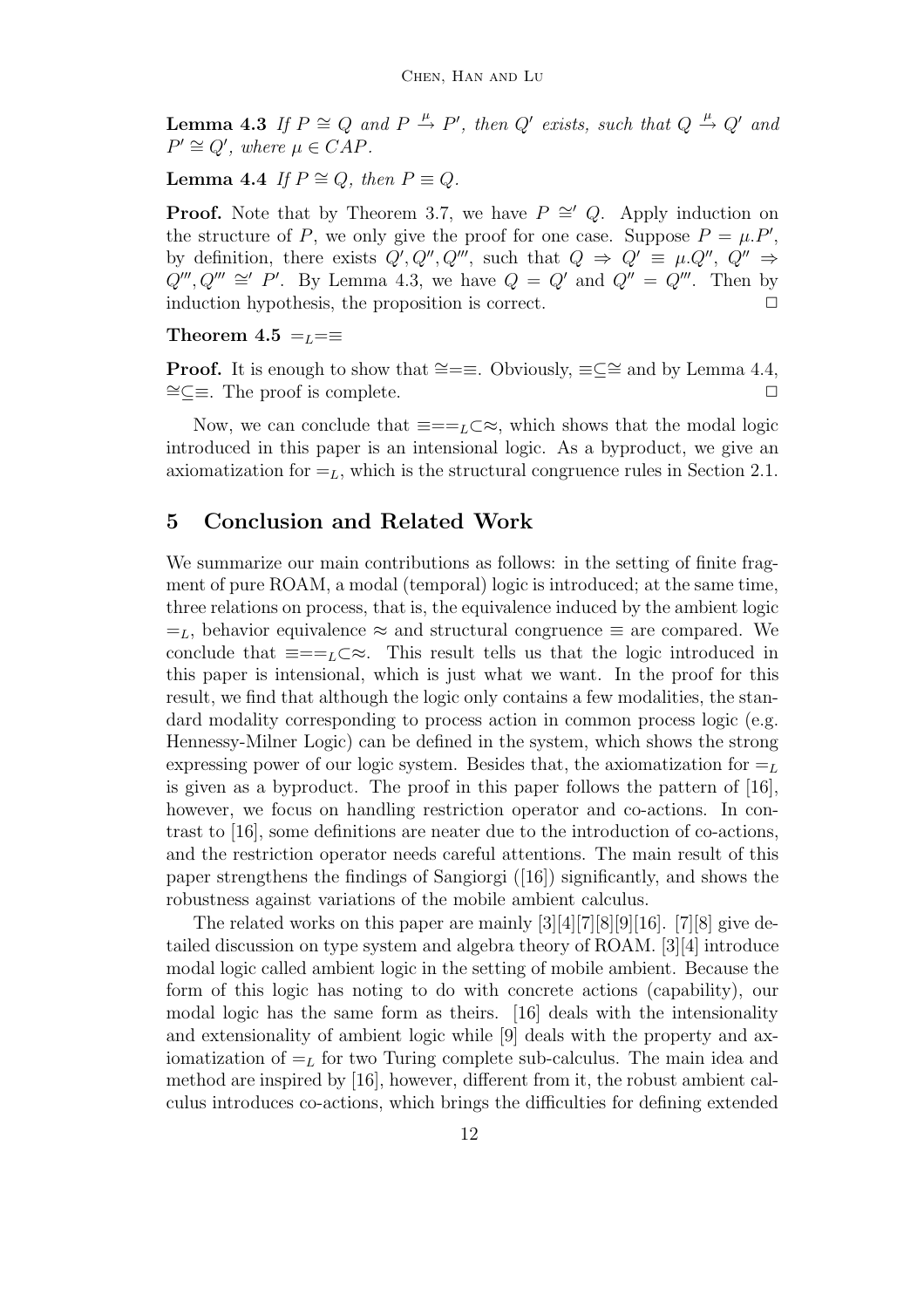modalities. We settled this problem in the setting of ROAM; further more, in [16], the restriction operator is not considered, we study this operator based on [4], which can extend the result of [16] to the full finite calculus. Besides that, due to the similarity of ROAM and SA, our results can be easily adapted to the setting of safe ambient calculus (SA [12]).

As mentioned in Section 1, we don't introduce communication primitives. Due to the similarity of communication mechanism in ROAM and MA, we can apply the method used in [16] and obtain the similar result. Since the goal of this paper is to settle the difficulties induced by the restriction operator and co-actions, we do not report the trivial extension.

In the setting of SA, Merro and Hennessy also give a characterization of barbed congruence  $([11])$ , since the SA and ROAM both have co-actions, it is sensible to compare their techniques and results with ours. And the work in [11] is in the **weak** setting, there is an obvious question that how much of the work in this paper can also be carried over to that setting. We leave it as our future work. Besides that, [3][6] introduce model-checking algorithm in the setting of ambient logic, which can be adapted to modal logic discussed in this paper directly. However, how to improve the efficiency of the algorithm according to the character of our logic is worth studying further.

# **Acknowledgement**

The authors thank the three referees for many constructive suggestions and comments.

# **References**

- [1] L.Cardelli. Semistructured computations. Proc.7th Intl. Workshop on Data Base Programming Languages, 1999.
- [2] L.Cardelli, A.Gordon. Mobile ambients. Theoretical Computer Science, 240(2000), pp.177-213, 2000.
- [3] L.Cardelli, A.Gordon. Anytime, Anywhere: Modal logics for mobile ambients. POPL'2000, pp.365-377. ACM Press, 2000.
- [4] L.Cardelli, A.Gordon. Logical properties of name restriction. Typed Lambda Calculi and Applications, volume 2044 of LNCS, Springer-Verlag, 2001.
- [5] L.Cardelli, G.Ghelli. A query language for semistructured data based on the ambient logic ESOP'2001, volume 2028 of LNCS, pp.1-22. Springer-Verlag, 2001.
- [6] W.Charatonik, J.Talbot. The decidability of model checking mobile ambients. 15th Annual Conf of European Association for Computer Science Logic. Volume 2142 of LNCS, pp.339-354. Springer-Verlag, 2001.